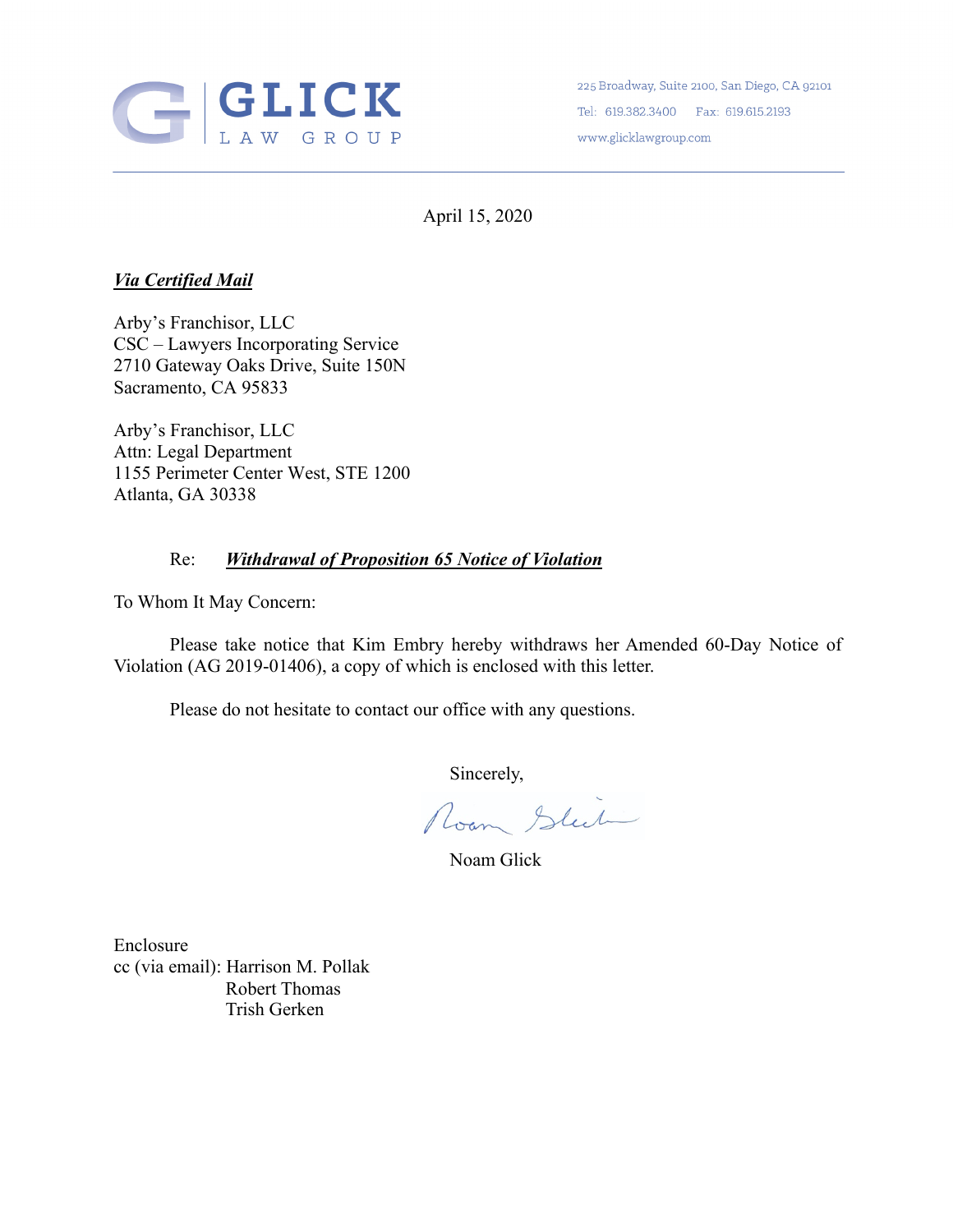

225 Broadway, Suite 2100, San Diego, CA 92101 Tel: 619.382.3400 Fax: 619.615.2193 www.glicklawgroup.com

July 24, 2019

## *Via Certified Mail*

Arby's Franchisor, LLC CSC – Lawyers Incorporating Service 2710 Gateway Oaks Drive, Suite 150N Sacramento, CA 95833

Arby's Franchisor, LLC Attn: Legal Department 1155 Perimeter Center West, STE 1200 Atlanta, GA 30338

## **Re: Proposition 65 Notice of Violation**

To Whom It May Concern:

We represent Kim Embry, a citizen of the State of California acting in the interest of the general public. This letter serves as notice that the parties listed above are in violation of Proposition 65, the Safe Drinking Water and Toxic Enforcement Act, commencing with section 25249.5 of the Health and Safety Code ("Proposition 65"). In particular, the violations alleged by this notice consist of types of harm that may potentially result from exposures to the toxic chemical Acrylamide. This chemical was listed as a carcinogen on January 1, 1990 and as a developmental/reproductive toxin on February 25, 2011.

The specific type of product that is causing exposures in violation of Proposition 65 is detailed below:

| <b>Product Name</b>                        | <b>Retailer</b> | Manufacturer<br><b>Distributor</b> | <b>Item Number / UPC</b> |
|--------------------------------------------|-----------------|------------------------------------|--------------------------|
| Arby's Triple Chocolate   Arby's<br>Cookie |                 | Arby's<br>Franchisor, LLC          | N/A                      |

The routes of exposure to the chemical(s) in violation include dermal absorption, ingestion, and inhalation by consumers. These exposures occur through the reasonably foreseeable use of the products. The sales of this product has been occurring since at least July of 2019, is continuing to this day and will continue to occur as long as the product subject to this notice is sold to and used by consumers.